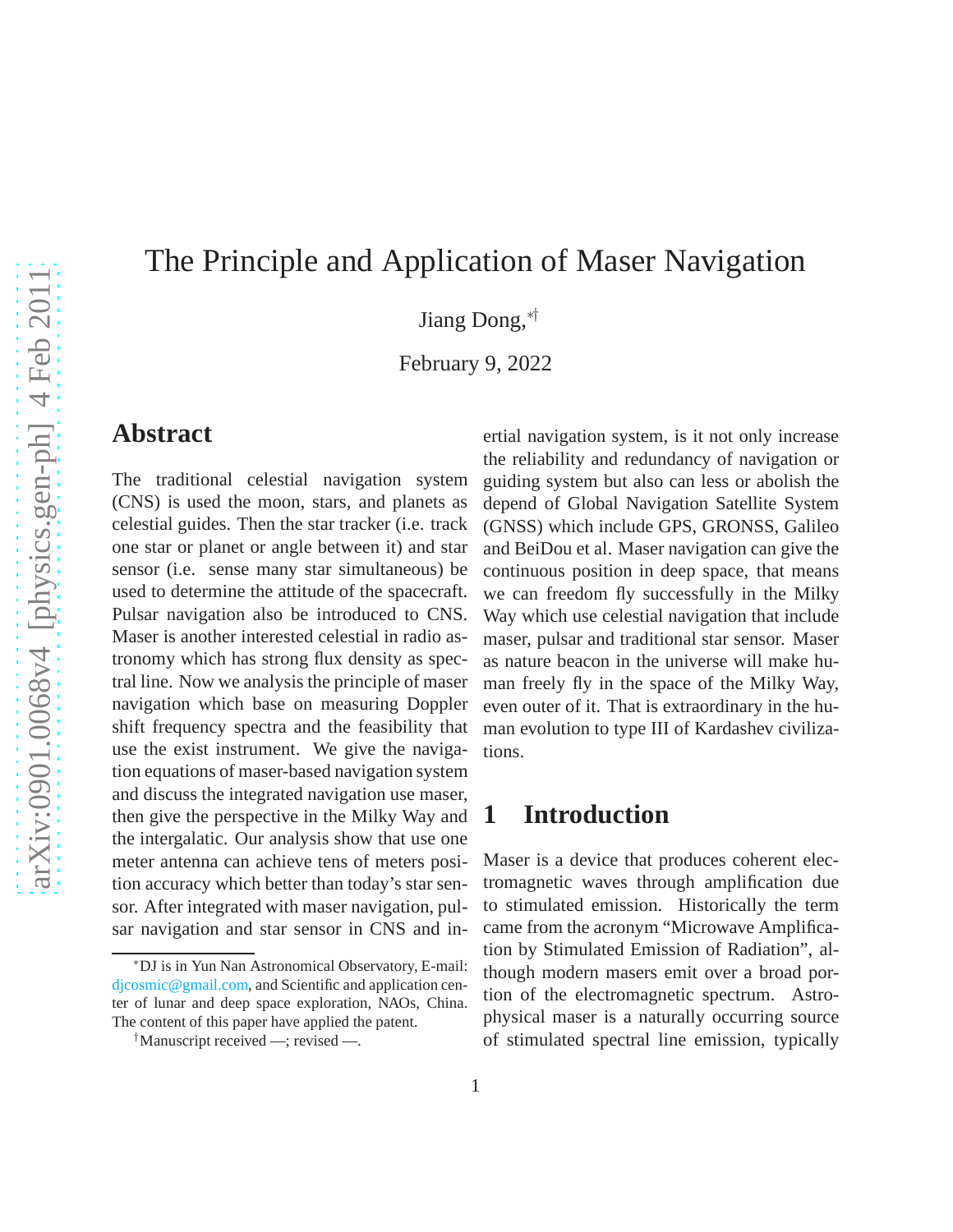in the microwave portion of the electromagnetic spectrum. It was discovered by Weaver, H. et al. firstly [\(Weaver et al.,](#page-9-0) [1965\)](#page-9-0), after Charles Townes given prediction and Weinreb, S. et al. firstly detected the hydroxyl molecule (OH) [\(Weinreb](#page-9-1), [1963\)](#page-9-1), that was the first radio observation of an interstellar molecule. This emission may arise in molecular clouds, comets, planetary atmospheres, stellar atmospheres, or from various conditions in interstellar space.

The traditional CNS origin from nautical, developed to aeronautics by US (B52, B-1B, B-2A, C-141A, SR-71, F22 et al.) and Soviet (TU-16, TU-95, TU-160 et al.) [\(Pappalardi et al.,](#page-8-0) [2001;](#page-8-0) [AnGuo](#page-7-0), [2007\)](#page-7-0), success in determine the attitude of the spacecraft in help orient the Apollo spacecraft enroute to and from the Moon. Although the GNSS and Inertial Navigation System (INS) almost can finish any job in this planet now, someone still continued think it is important for it can be used independently of ground aids and has global coverage, it cannot be jammed (except by clouds) and does not give off any signals that could be detected by an the others. The traditional maritime state which include US, Russia, UK, French, all spend many money in CNS for its unique advantage.

Pulsar navigation is use pulsar as beacon give the continuous position in deep space. Dr Sheikh et al. construct the X-ray pulsarbased autonomous navigation theory which based modern spacecraft navigation technique that include Kalman filter et al. [\(Sheikh,](#page-8-1) [2005](#page-8-1); [Sheikh et al.,](#page-8-2) [2007\)](#page-8-2). Dong Jiang analysis the feasibility that use radio pulsar navigation and discuss the integrated navigation use pulsar, then give the different navigation mission analysis and design process basically which include the space, the airborne, the ship and the land of the planet or the lunar in the solar system [\(Dong](#page-8-3), [2008\)](#page-8-3). With the distance increase, the radiometric tracking of deep space network (DSN) will decrease in accuracy, and it can not work when spacecraft in the other side of sun [\(Ray et al.](#page-8-4), [2008\)](#page-8-4) and land rover in the back of the other planet or lunar. But pulsar can not be effected in that place.

A maser-based navigational system is considered by Shapiro et al. using the emissions from  $H_2O$  molecules which are the most intense in Very Long Baseline Interferometry (VLBI) navigation [\(Shapiro, Uliana and Yaplee](#page-8-5), [1972\)](#page-8-5). The VLBI technique, with a master station, can use either an artificial satellite or natural sources as position references, a highspeed data link is required. The characteristics of natural radio sources, their flux, distribution on the sky, and apparent size are shown to provide a limit on position measurement precision [\(Knowles and Johnston,](#page-8-6) [1973](#page-8-6)). Then Wallace, K. discuss that use radio sextant and radio star which include maser to navigation [\(Wallace,](#page-9-2) [1988](#page-9-2)) that just is the geometry method of traditional nautical celestial navigation. They thought the accuracy of a "radio sextant" is dependent amongst other things on the signal bandwidth, and the line emission which is typically in the region of 50 kHz is too narrow to attain reasonable fix accuracies  $\left($  < 10 nm) without the use of long-baseline interferometric techniques.

Now I analysis the principle of maser autonomous navigation system which base measure Doppler shift frequency spectra in one receiver that is the similar process of measure Doppler effect in radio navigation, astrody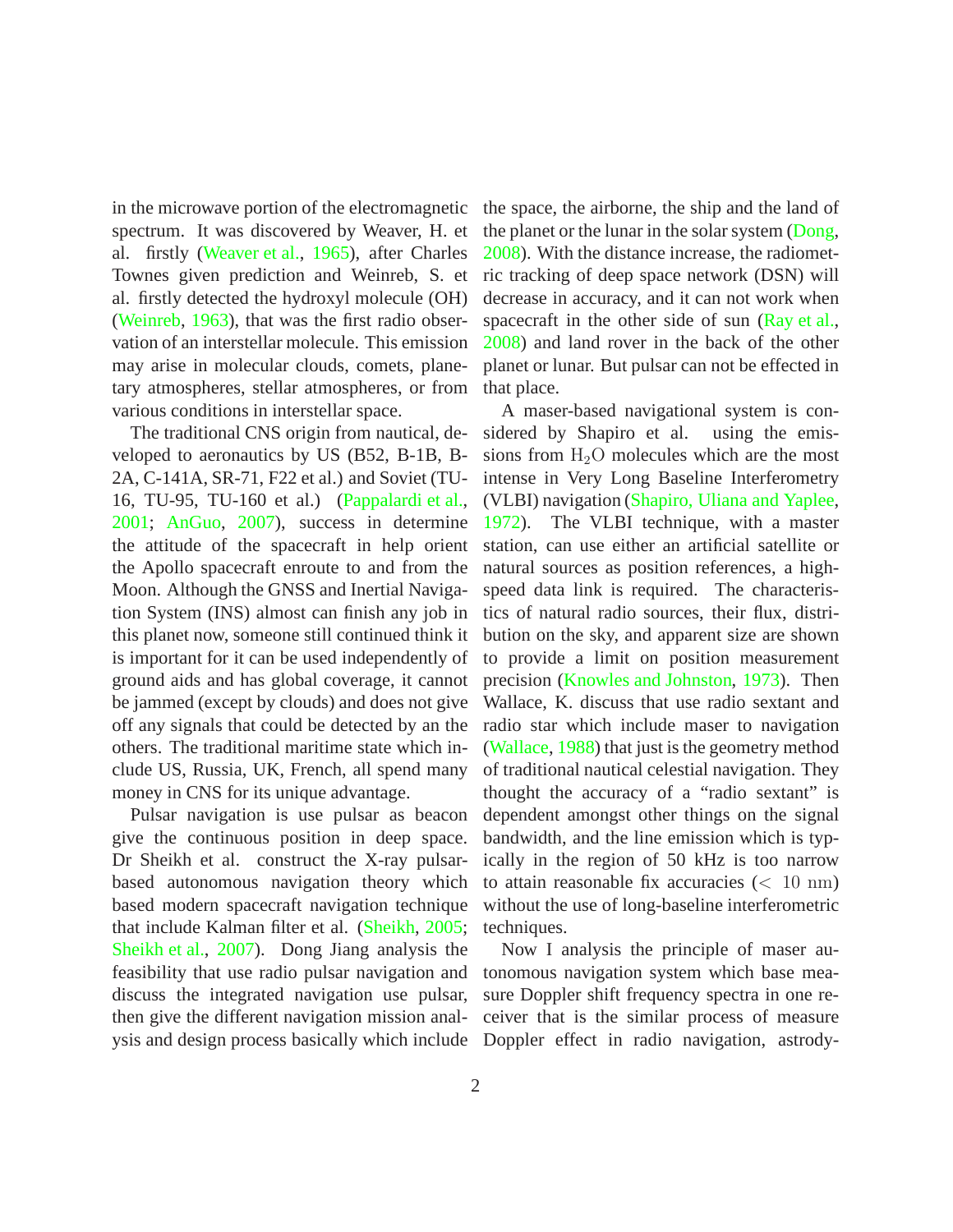namic and spacecraft navigation technique.

# **2 Principle of Maser Navigation**

### **2.1 Doppler effect in Maser Observation**

Maser emission from molecules such as water, hydroxyl (OH), and silicon monoxide (SiO) is strong spectral line that is an important tracer of the gas kinematics and magnetic field strength in astrophysical interesting regions. Figure. [1](#page-10-0) show some examples of spectra from maser in Post-AGB stars [\(Deacon, Green and Chapman,](#page-8-7) [2004\)](#page-8-7). The order of velocity is dozens of kilometers per second in this figure. Some of it have double peaks structure for the Doppler effect that come from the rotation of star.

The Doppler effect (or Doppler shift) is the change in frequency and wavelength of a wave for an observer moving relative to the source of the waves. It is commonly heard when a vehicle sounding a siren approaches, passes and recedes from an observer. The received frequency is increased (compared to the emitted frequency) during the approach, it is identical at the instant of passing by, and it is decreased during the recession. For waves which do not require a medium, such as light or gravity in special relativity, only the relative difference in velocity between the observer and the source needs to be considered. The Doppler effect for electromagnetic waves such as light is of great use in astronomy and results in either a so-called redshift or blueshift. It has been used to measure the

speed at which stars and galaxies are approaching or receding from us, that is, the radial velocity. This is used to detect if an apparently single star is, in reality, a close binary and even to measure the rotational speed of stars and galaxies.

According to the relativistic Doppler effect, we will have the relation between the frequency we will receive  $f'$  and the frequency the source emission  $f_0$ :

$$
\frac{f'}{f_0} = \frac{\sqrt{1-\beta^2}}{1-\beta * cos\theta},
$$

here  $\beta = \frac{\nu}{c}$  $\frac{\nu}{c}$ ,  $\nu$  is the relative velocity between the source and the observer,  $\theta$  is the angle between the line of the source to the observer and the direction of the source movement, c is the speed of light.

When  $\theta = 90^{\circ}$ , called transverse Doppler effect, we have the relation:

$$
\frac{f^{'}}{f_0} = \sqrt{1-\beta^2}.
$$

When  $\theta = 0^{\circ}$  and  $\theta = 180^{\circ}$ , called longitudinal Doppler effect, we have the relation:

$$
\frac{f'}{f_0} = \sqrt{\frac{1+\beta}{1-\beta}} ,
$$

and

$$
\frac{f'}{f_0} = \sqrt{\frac{1-\beta}{1+\beta}}.
$$

In usual, the transverse Doppler effect far less than longitudinal Doppler effect, so astronomer only calculate longitudinal Doppler effect. When  $\nu \ll c$ , we have:

$$
\frac{f^{'}}{f_0}=1^{+}_{-}\beta\;.
$$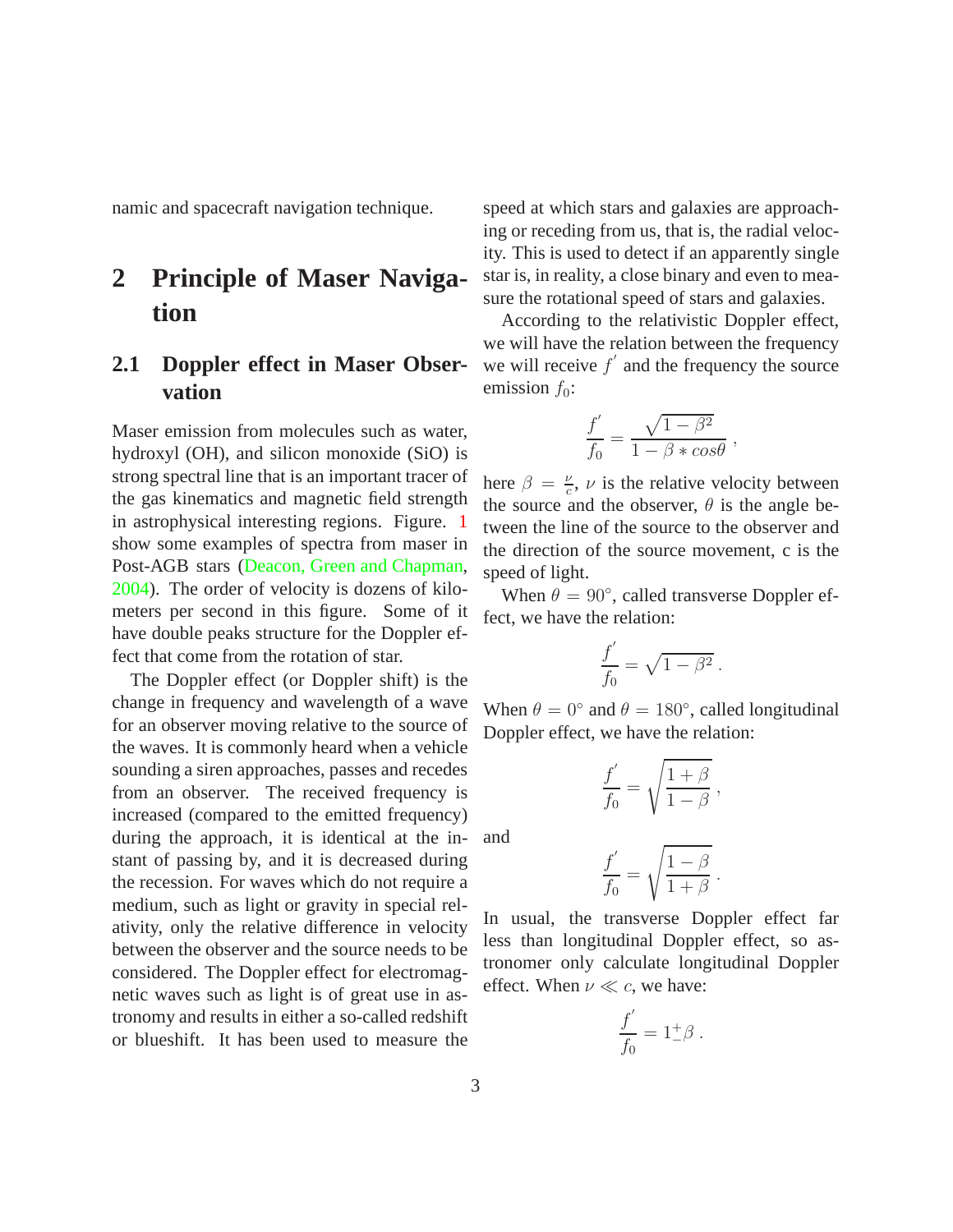So the value of Doppler shift spectra

$$
\Delta f = f' - f_0 = \frac{+}{-}f_0 \beta . \tag{1}
$$

In the formula, "+", "-" correspond to blueshift and redshift.

From the above formula, if we know the frequency  $f'$  and the frequency the source emission  $f_0$ , we will have the relative velocity between the source and the observer. In astronomical observation, the velocity be normalized to the local standard of rest (LSR) for it benefit to study the celestial in a uniform frame. So I think we can use the Doppler effect to navigation. Figure. [2](#page-10-1) show the principle of maser navigation in two dimension. The center is LSR, V is the velocity of spacecraft. If we can receive two signal which come from maser sources, we will have the relative velocity between the observer (i.e. the vehicle) and the LSR. Then using the velocity plus the time, we will have the relative position between the vehicle and the LSR. The similar principle of maser navigation in three dimension, we will have the information of the continuous position in the space, if we can receive three maser signal simultaneous.

#### **2.2 Kalman filter for Maser Navigation**

The kalman filter is an efficient recursive linear filter that estimates the state of a dynamic system from a series of noisy measurements [\(Kalman,](#page-8-8) [1960](#page-8-8)). It is mainly used to estimate system states that can only be observed indirectly or inaccurately by the system itself. It can predict the motion of anything for it is recursive,

namic state estimate the system. In maser navigation, that is significant like it in INS and the traditional CNS (i.e. star sensor). We can use navigation kalman filter measure spectral line range, spacecraft clock, then compare with the signal which come from maser, so we will have the velocity and position through plus time.

In order to use the kalman filter, one must model the process in accordance with the framework of the kalman filter. This means specifying the following matrices:  $A_k$ , the state-transition model;  $H_k$ , the observation model;  $Q_k$ , the covariance of the process noise;  $\mathbf{R}_k$ , the covariance of the observation noise; and sometimes  $B_k$ , the control-input model, for each time-step, k, as described below. The kalman filter model assumes the true state at time  $k$  is evolved from the state at  $(k - 1)$  according to

$$
\mathbf{x}_k = \mathbf{A}_k \mathbf{x}_{k-1} + \mathbf{B}_k \mathbf{u}_k + \mathbf{w}_k , \qquad (2)
$$

where  $A_k$  is applied to the previous state  $x_{k1}$ ;  $B_k$  is applied to the control vector  $u_k$ ;  $w_k$  is the process noise which is assumed to be drawn from a zero mean multivariate normal distribution with covariance  $\mathbf{Q}_k$ ,  $\mathbf{w}_k \sim \mathbf{N}(0, \mathbf{Q}_k)$ . At time k an observation (or measurement)  $z_k$  of the true state  $x_k$  is made according to

$$
\mathbf{z}_k = \mathbf{H}_k \mathbf{x}_k + \mathbf{v}_k \,, \tag{3}
$$

where  $H_k$  maps the true state space into the observed space and  $v_k$  is the observation noise which is assumed to be zero mean Gaussian white noise with covariance R<sub>k</sub>,  $v_k \sim$  $N(0, R_k)$ . The initial state, and the noise vectors at each step  $x_0, w_1, ..., w_k, v_1...v_k$  are all assumed to be mutually independent.

even the signal have noise for that use the dy- ear) kalman filter. At each time step the state Figure [3](#page-10-2) show the system model of the (lin-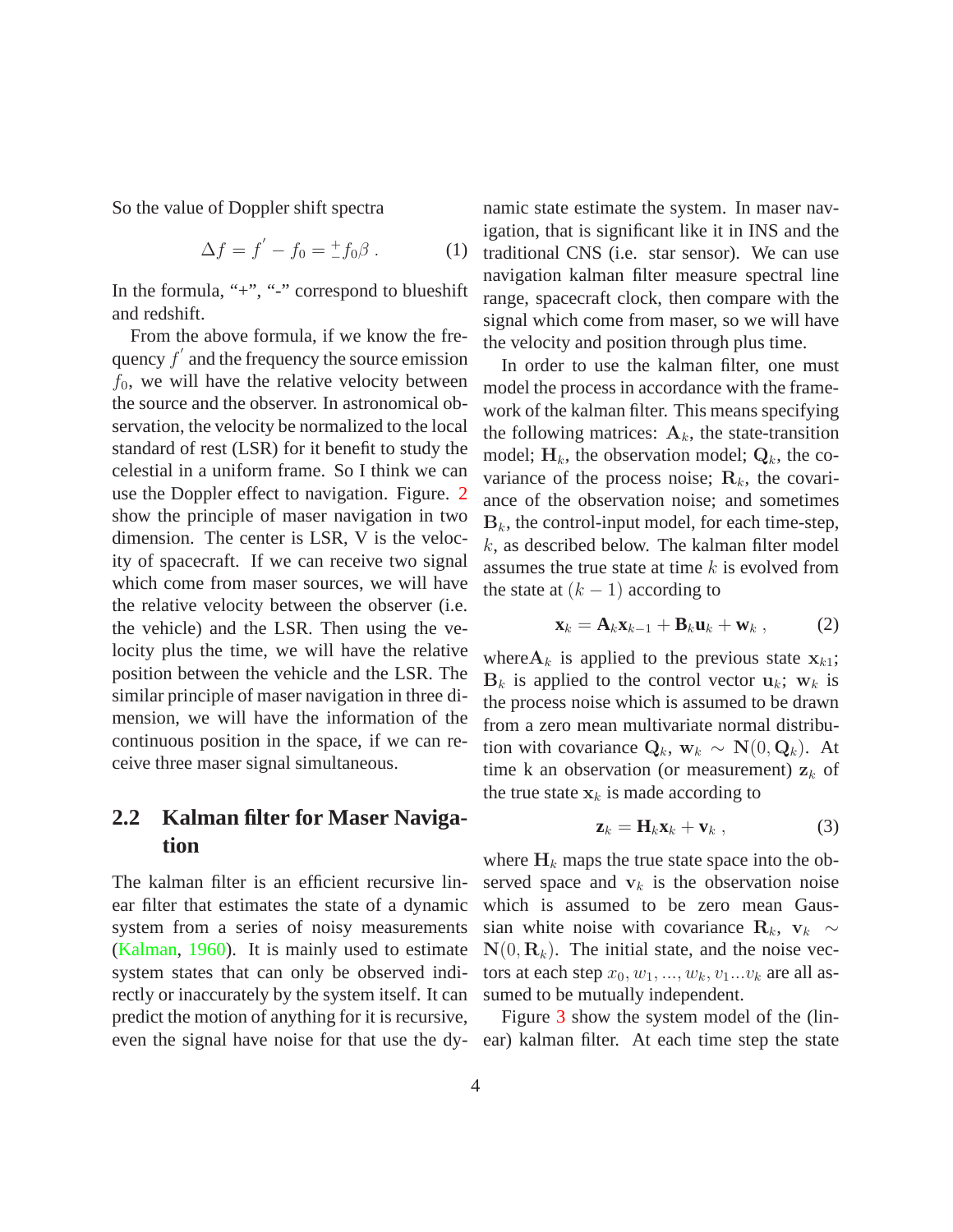vector  $x_k$  is propagated to the new state esti- Here the weight of the measurement  $x_i$  is  $p_i$ , mation  $x_{k+1}$  by multiplication with the constant state transition matrix **A**. The state vector  $x_{k+1}$ is additionally influenced by the control input vector  $\mathbf{u}_{k+1}$  multiplied by the input matrix **B**, and the system noise vector  $w_{k+1}$ . The system state cannot be measured directly. The measurement vector  $z_k$  consists of the information contained within the state vector  $x_k$  multiplied by the measurement matrix H, and the additional measurement noise  $v_k$ .

#### **2.3 Navigation Equations of Maserbased Navigation System**

The receiver uses messages received from three masers to determine the telescope positions. The x, y, and z components of velocity sent are designated as  $[V_x, V_y, V_z]$ , where the subscript i denotes the masers and has the value 1, 2 or 3. So we have navigation equations:

$$
\vec{V} = V_x^2 + V_y^2 + V_z^2 \,. \tag{4}
$$

Here, the direct measurements is velocity which relative to masers.

We will have the instantaneous change of the position that use the instantaneous velocity multiplied with time, the position equation is :

$$
\delta S = \delta \vec{V} \times \delta t \,. \tag{5}
$$

If we only can observe two or one maser, we still can perform maser navigation in combination with the orbit of the mobile station that use kalman filter et al. If it is two masers, we can give the weighted mean of position and time from the equation:

$$
x^* = \frac{\sum p_i x_i}{\sum p_i} \,. \tag{6}
$$

 $p_i = \sigma_1^2/\sigma_i^2$   $(i = 1 \sim N)$ ,  $\sigma_i$  the standard deviation of unequal precision measurement sequence, we set  $\sigma_1 = \max \sigma_i$   $(i = 1 \sim N)$  in usual.

# **3 Maser signal process in astronomy Vs The requires of engineer project Vs The reliable of technique**

Maser have been found in transitions of OH, SiO, water, methanol, ammonia, and other molecules, and also in recombination lines of hydrogen. The maser observation system sensitivity (i.e. the raw limiting flux density) is given by the radiometer equation:

<span id="page-4-0"></span>
$$
S_{\rm lim} = \frac{\sigma \beta}{(B N_{\rm p} \tau_{obs})^{1/2}} \frac{T_{\rm sys}}{G} \,, \tag{7}
$$

where  $\sigma$  is a loss factor, taken to be 1.5 (One-bit sampling at the Nyquist rate introduces a loss of  $\sqrt{2/\pi}$  relative to a fully sampled signal. The principal remaining loss results from the nonrectangular bandpass of the channel filters).  $\beta$ is the detection signal-to-noise ratio threshold, taken to be 5.0,  $G$  is the telescope gain,  $B$  is the receiver bandwidth in Hz,  $N_p$  is the number of polarizations and  $\tau_{\rm obs}$  is the time per observation in seconds.  $T_{sys}$  is the system temperature, G is the telescope gain,  $G = A_e/(2k_B)$ , here  $A_e$ is the effective area of a telescope,  $k_B$  is Boltzmann's constant.

Using the above formula, we use 4 M antenna (If the telescope efficiency is 0.8,  $A_e = 0.8 \times$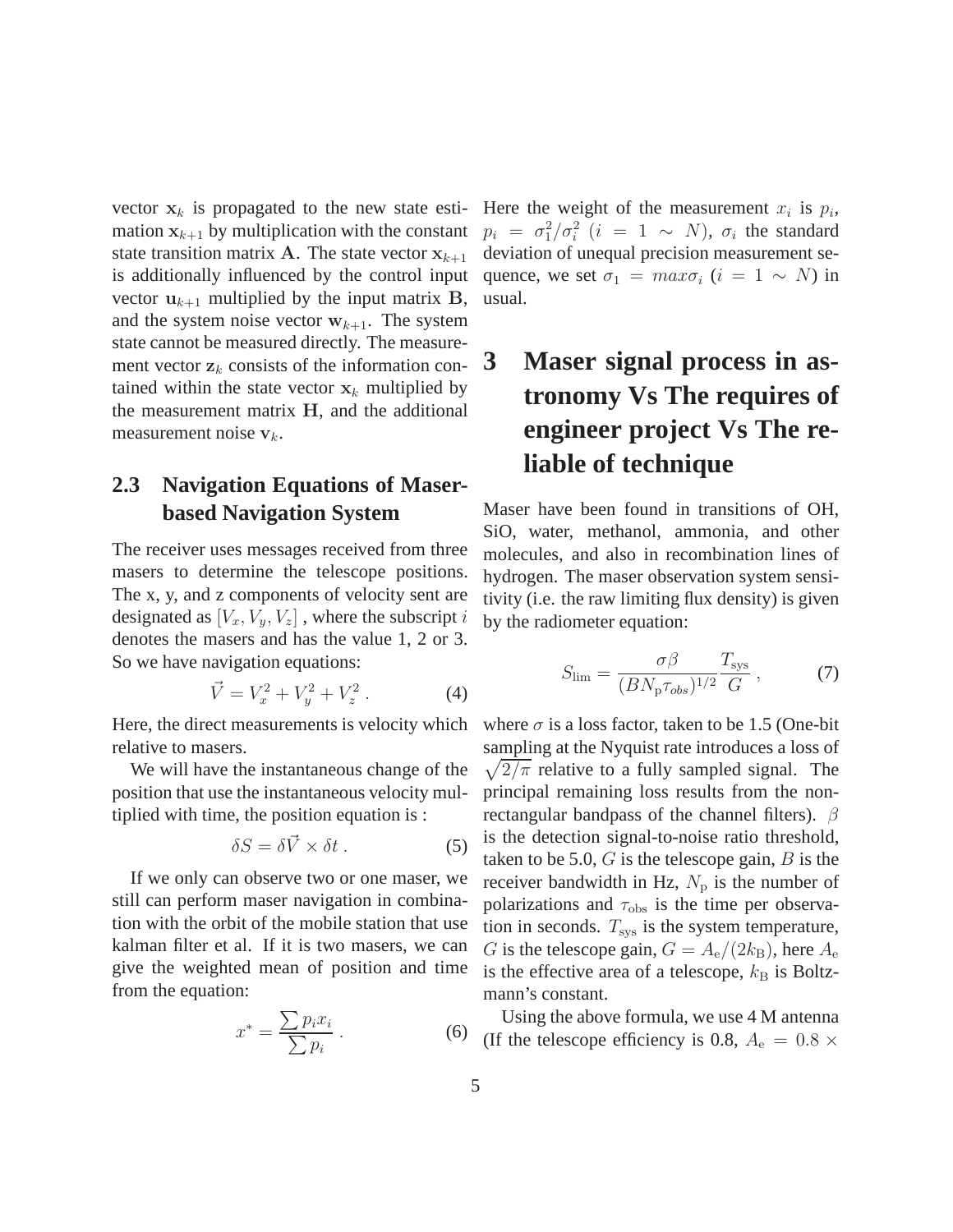we set  $T_{\text{sys}}$  is 20 K, B is 1 MHz,  $N_{\text{p}}$  is 2,  $\tau_{\rm obs}$  is 4 min,  $\lambda_0$  is 22.2 GHz (H<sub>2</sub>O Interstellar Maser), so we have  $S_{\text{lim}} \simeq 1.89 \text{ Jy}$ . If we set B is 10 kHz,  $\tau_{obs}$  is 1 sec, the other is not change, we have  $S_{\text{lim}} \simeq 293 \text{ Jy}$ . The flux density of maser is very biggest, The table [1](#page-11-0) is the type list of the strong radio maser source, we can observed it even if use 4 meter antenna in microwave in one second. If the diameter of dish is 1 M (If the telescope efficiency is 0.8,  $A_e = 0.8 \times \pi (1/2)^2 \simeq 0.68 \times 10^{-1}$  m<sup>2</sup>,  $G \simeq 2.27 \times 10^{-4} \text{ KJy}^{-1}$ ), we set  $T_{\text{sys}}$  is 20 K, B is 10 kHz,  $N_p$  is 2,  $\tau_{obs}$  is 4 sec,  $\lambda_0$  is 22.2 GHz ( $H_2O$  Interstellar Maser), so we have  $S_{\text{lim}} \simeq 2.34 \times 10^3$  Jy. From the table [1,](#page-11-0) we Still can use  $H_2O$  maser to navigation.

The above formula use Jy as unit. The Jansky (Jy) is a measure of spectral power flux density - the amount of RF energy per unit time per unit area per unit bandwidth, 1 Jy  $\equiv$  $10^{-26}$  W/m<sup>2</sup>/Hz. The jansky is not used outside of radio astronomy. It is not a practical unit for measuring communications signals, the magnitude is much too small, and is a linear unit, very few RF engineers outside of radio astronomy will know what a Jy is. Because of wide dynamic range encountered the most radio systems, the power is usually expressed in logarithmic units of watts (dBW) or milliwatts (dBm): dBW  $\equiv 10 log_{10} Power_{watts}$ ,  $dBm \equiv 10log_{10}Power_{\text{millivatts}}$ . While not comprised of the same units, we can make some reasonable assumptions to compare a Jy to dBm. Assumptions bandwidth is 1 MHz, 22.2 GHz frequency ( $\lambda_0$  = 0.01 m), parabolic receive antenna, antenna collecting area  $= \pi \times r^2 =$  $3.14 \times (4/2)^2 = 12.6$  m<sup>2</sup>. How much is one Jy ous spectral line signal during the different mis-

 $\pi(4/2)^2 \simeq 10 \text{ m}^2$ ,  $G \simeq 3.62 \times 10^{-3} \text{ KJy}^{-1}$ ), worth in dBm ?  $P_{\text{mW}} = 10^{-26} \text{ W/m}^2/\text{Hz} \times$ 1,000,000 Hz  $\times$  12.6 m<sup>2</sup>  $\times$  1000 mW/W =  $1.26 \times 10^{-16}$  mW,  $P_{\text{dBm}} = 10 \log(1.26 \times$  $10^{-16}$  mW) = -158.9963 dBm. Considering the parabolic antenna as a circular aperture gives the following approximation for the maximum gain:  $G_{\text{dBi}} \simeq 10 \log((9.87 \times D^2)/\lambda_0^2$ . in this form,  $G$  is power gain over isotropic  $D$  is reflector diameter in same units as wavelength,  $\lambda_0$  is center of wavelength. For 4 M diameter and  $\lambda_0 = 0.013$  m,  $G_{\text{dBi}} = 59.3777$ . So 1 Jy in 4 M antenna is  $-99.6186$  dBm. If we set  $10^3$  Jy, we have  $P_{\text{dBm}} = 128.9963 \text{ dBm}$ , after 4 M antenna amplify it, we have the signal is 69.6186 dBm.

> Masers take place in several places in the universe: in the vicinity of newly forming stars and regions of ionized hydrogen (OH, water, SiO, and methanol masers); in the circumstellar shells of stars at the end of its life that is, red giants and supergiants (OH, water, and SiO masers); in the shocked regions where supernova remnants are expanding into an adjacent molecular cloud (OH masers); and in the nuclei and jets of active galaxies (OH and water masers). The emission from OH masers can vary on timescales of hundreds of seconds and be detected as long-duration radio bursts [\(Cohen and Brebner](#page-7-1), [1985](#page-7-1); [Yudaeva,](#page-9-3) [1986](#page-9-3)). In the above, maser from circumstellar matter of red giants and supergiants (i.e. AGB and post-AGB) is well in navigation for some of it have double peaks structure that easily identified. The emission from maser of circumstellar matter have vary on timescales of orders of three months to years [\(Etoka et al.,](#page-8-9) [2001](#page-8-9); [Lekht et al.](#page-8-10), [2001\)](#page-8-10).

> Navigation of use maser just for a continu-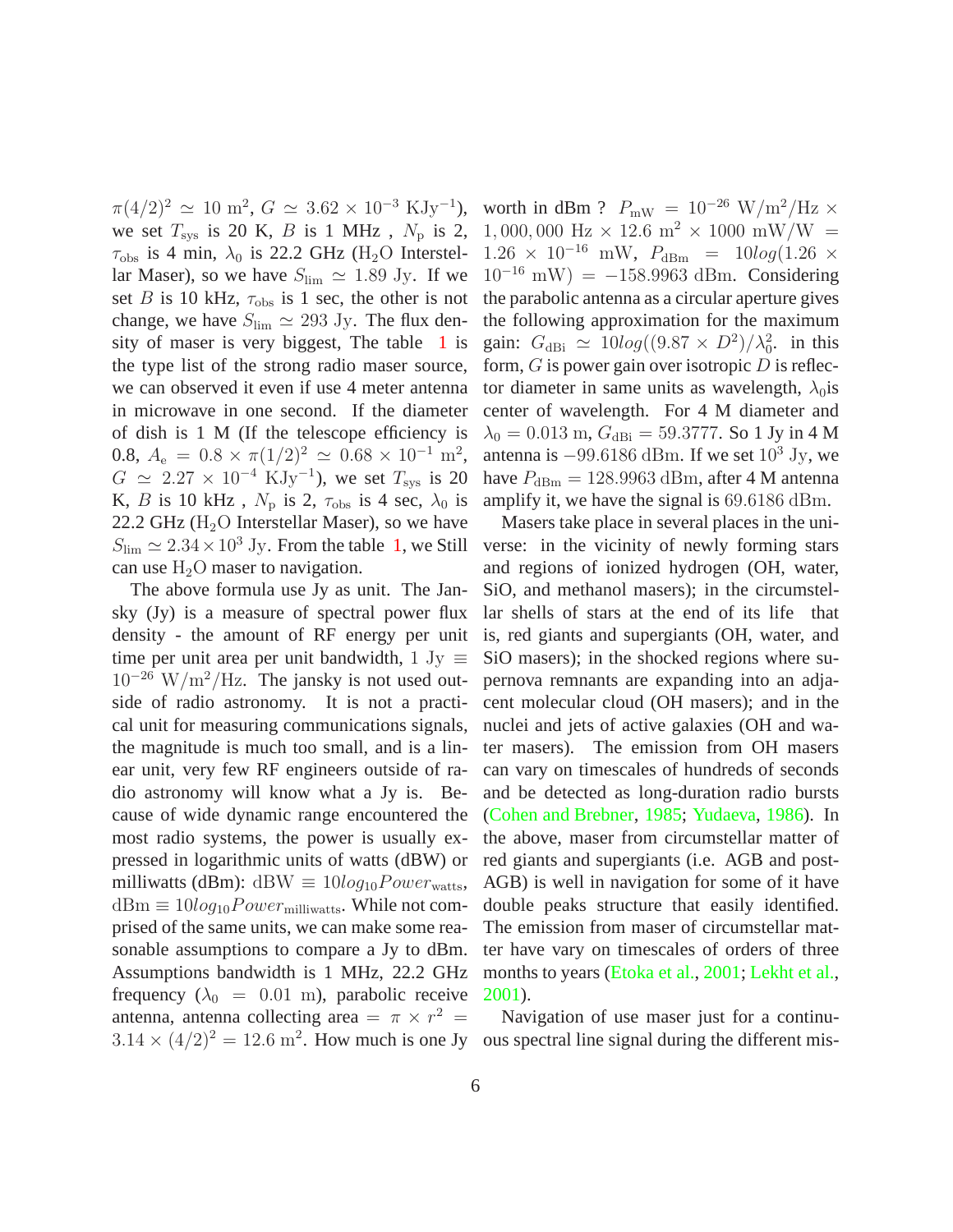sion time which during tens of minutes to several years. When we penetrate the system of maser navigation as one systems engineering, I think navigation system use maser is feasible absolutely. In maser navigation, radial velocity measurements and the time measurements is important to have the position. The accuracy of this navigation system only depends on the accuracy of the spectrum we have obtained. From equation [7,](#page-4-0) we have  $V = \Delta f \times c/f_0$ , so 1 kHz shift in 22.2 GHz corresponds to about 13.5 ms<sup>−</sup><sup>1</sup> . Today these spectrometers (autocorrelators, acusto-optical spectrometers and filterbank) offer a useable bandwidth from a few kHz up to 2 GHz with a few thousand spectral channels, which are capable of resolving narrow spectral lines of masers. If we can measure 1 Hz shift of  $H_2O$  maser, we will have the velocity accuracy is  $1.35 \text{ cm s}^{-1}$ . The wide bandwidth of receiver will give the big measuring range of velocity. It also is important to maser navigation.

The light frequency comb have developed in recently [\(Hall](#page-8-11), [2006;](#page-8-11) Hänsch, [2006](#page-8-12)) that will play key role in maser navigation. A laser frequency comb that enables radial velocity measurements with a precision of  $1 \text{ cm s}^{-1}$  [\(Li et al.,](#page-8-13) [2008\)](#page-8-13). If we can achieve the similar instrument in microwave, we can have easily finish maser navigation. The atomic clock has the advantage that keep time in short timescale. Pulsar especially millisecond pulsars (MSP) be thought the natures most stable clocks [\(Taylor,](#page-8-14) [1991\)](#page-8-14). The data show some pulsar stability than atomic clock in timescale than one year [\(Matsakis, Taylor and Eubanks,](#page-8-15) [1997](#page-8-15)). When integrated it, even plus light frequency comb clock in the future, that will satisfied with maser navigation. Some modern digital signal processing (DSP) technique can apply to maser signal navigation which include weak signal detection, signal enhancement, signal reconstruct et al. Maser spectral line is Gaussian for the thermal motion of molecule, but the complex surrounding for example turbulence make profile become complex. In navigation, we just need the information from phase, so we can magnify the weak maser profile signal through normalizing it to a Gaussian signal or plus a Gaussian signal. The navigation system must leave a copy of raw data to astronomer for the best filter is construct a good noise model by it.

Dong Jiang analysis the special parabolic dish use in spacecraft to achieve pulsar tracker, the phased array antenna to achieve pulsar sensor, and the phased array feed can apply in pulsar sensor when use one dish [\(Dong,](#page-8-3) [2008](#page-8-3)). The similar technique can use to maser sensor in navigation. The phased array antenna or feed can receive several radio celestial which include different maser or pulsar simultaneous. With electronic technique development, high speed analog-to-digital converter (ADC) obtain order of Gigabyte<sup>−</sup><sup>s</sup> easily, field-programmable gate array (FPGA), multi-core multi-PC cluster and graphics processing unit (GPU) all apply to scientific computing. If we can fuse Multi-core CPU, GPU and FPGA, construct one computing server and use different advantage of it, That will easily finish many scientific computation which include reduce different radio sources.

Integrated navigation with maser between pulsar navigation, CNS and INS, even GNSS, is realistic path in the future mission. It will increase the reliability and redundancy of navigation or guiding system [\(Zhang and Zeng,](#page-9-4) [2008](#page-9-4)). The multi-waveband maser navigation also is in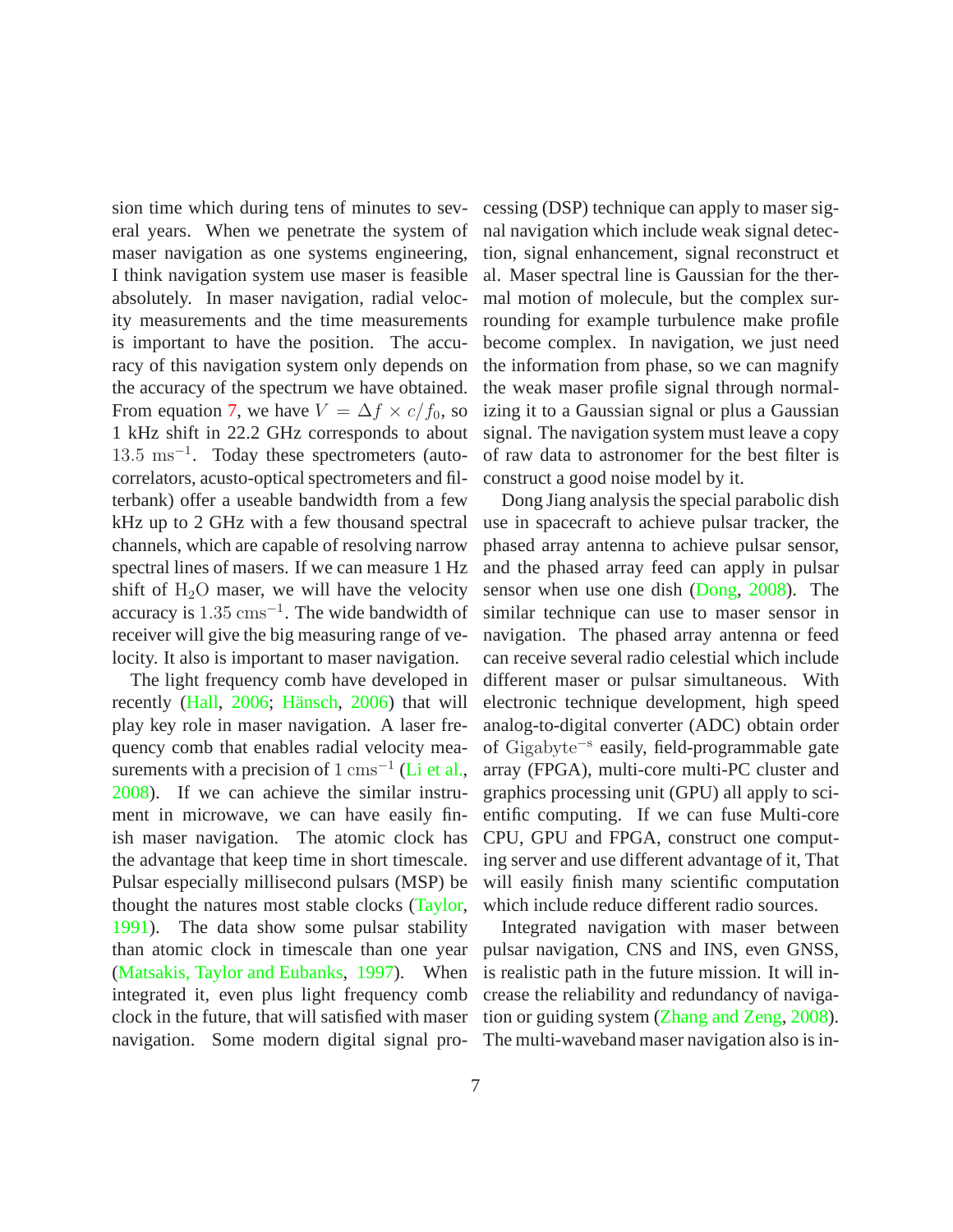terested. In integrated navigation, system analysis and modeling, system state estimation, filter design, information synchronization and system fault tolerance filter design all is important. Dong Jiang give the different navigation mission analysis and design process basically which include the space, the airborne, the ship and the land of the planet or the lunar in the solar system [\(Dong](#page-8-3), [2008\)](#page-8-3). The similar analysis also fit for maser navigation.

## **4 Maser Navigation In the Milky Way and Intergalaxy**

The virtue is obvious, when the rover in the back of the others planet or lunar, DSN can not work and human can not built GNSS for the other planet in long term. So the maser navigation and radio pulsar navigation is one and only method at any place of the other planet surface day and night in the future explore. The advantage of maser navigation is some of beacon that maser emission come from the nuclei and jets of active galaxies (OH and water masers) [\(Lo,](#page-8-16) [2005\)](#page-8-16). So human will have chance use it freely fly in the space of the Milky Way and Intergalaxy.

Soviet astronomer Kardashev N. S. proposed a scheme for classifying advanced technological civilizations. He identified three possible types and distinguished between them in terms of the power they could muster for the purposes of interstellar communications. The Type III civilization would have evolved far enough to tap the energy resources of an entire galaxy. This would give a further increase by at least a factor of 10 billion to about  $10^{36}$  watts [\(Kardashev,](#page-8-17)

[1964\)](#page-8-17). If we want to use the resources of someplace, we must freely voyage in the that space firstly. Maser navigation must be extraordinary in the human evolution to type III of Kardashev civilizations.

Now the star sensor in optic can give the position accuracy is 100 m ( $3\sigma$ ). Digital spectrum analyzer can provide the resolution is 100 Hz in frequency domain in today, so it can provide the accuracy about 1.35 ms<sup>-1</sup> in velocity and the position accuracy is several meters. This means that maser navigation is better in the position accuracy than star sensor which does not require any technological breakthroughs. In order to get better result from maser navigation system, we still need the biggest telescope find the more masers, and the special telescope study maser's noise and astrometric model, and the corresponding software and hardware to improve the spectral lines shift estimater of maser.

## **Acknowledgments**

DJ thanks Boffin Chen Pei-Sheng advise that OH maser of CSE is well in navigation.

### **References**

- <span id="page-7-0"></span>AnGuo, Wang. 2007. "Modern Celestial Navigation and the Key Techniques." *ACTA ELECTRONICA SINICA (Chinese)* 35(12):2347–2353.
- <span id="page-7-1"></span>Cohen, R. J. and G. C. Brebner. 1985. "An OH maser outburst in Cepheus A." MNRAS 216:51P–56P.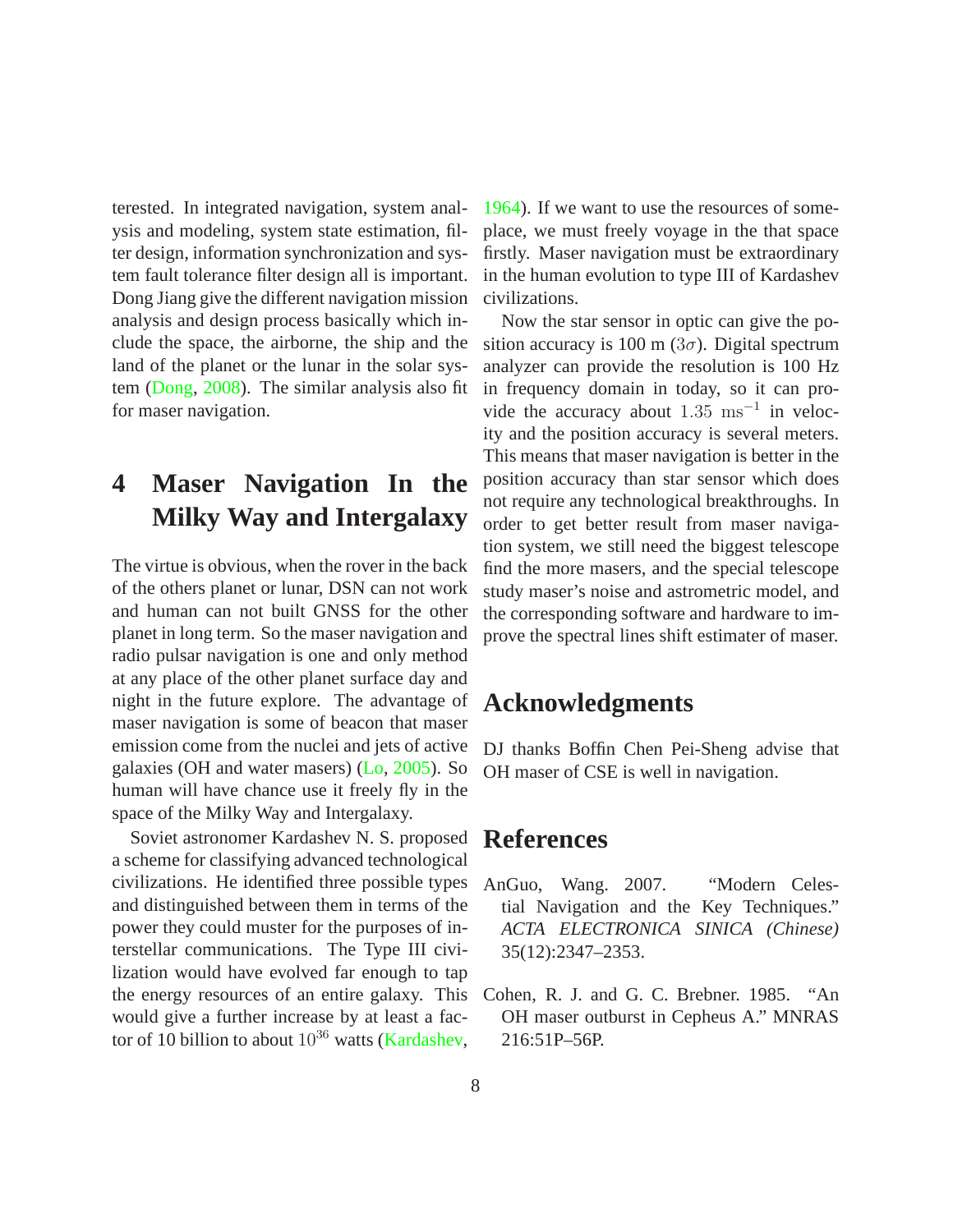- <span id="page-8-7"></span>Deacon, R. M., A. J. Green and J. M. Chapman. 2004. Radio Observations of Masers in Post-AGB Stars. In *Stars as Suns : Activity, Evolution and Planets*, ed. A. K. Dupree & A. O. Benz. Vol. 219 of *IAU Symposium* pp. 853–+.
- <span id="page-8-3"></span>Dong, J. 2008. "Pulsar Navigation in the Solar System." *ArXiv e-prints* .
- <span id="page-8-9"></span>Etoka, S., L. Błaszkiewicz, M. Szymczak and A. M. Le Squeren. 2001. "Monitoring of long term behaviour of OH masers in semiregular variables: R Crt, W Hya and RT Vir." A&A 378:522–538.
- <span id="page-8-11"></span>Hall, J. L. 2006. "Nobel Lecture: Defining and measuring optical frequencies." *Reviews of Modern Physics* 78:1279–1295.
- <span id="page-8-12"></span>Hänsch, T. W. 2006. "Nobel Lecture: Passion for precision." *Reviews of Modern Physics* 78:1297–1309.
- <span id="page-8-8"></span>Kalman, R.E. 1960. "A new approach to linear filtering and prediction problems." *Journal of Basic Engineering* 82(1):35–45.
- <span id="page-8-17"></span>Kardashev, N. S. 1964. "Transmission of Information by Extraterrestrial Civilizations." *Soviet Astronomy* 8:217–+.
- <span id="page-8-6"></span>Knowles, S.H. and K.J. Johnston. 1973. "Applications of radio interferometry to navigation.".
- <span id="page-8-10"></span>Lekht, E. E., J. E. Mendoza-Torres, G. M. Rudnitskij and A. M. Tolmachev. 2001. "Variability of the  $H_2O$  maser associated with the Mira variable RS Virginis." A&A 376:928–940.
- <span id="page-8-13"></span>Li, C.-H., A. J. Benedick, P. Fendel, A. G. Glenday, F. X. Kärtner, D. F. Phillips, D. Sasselov, A. Szentgyorgyi and R. L. Walsworth. 2008. "A laser frequency comb that enables radial velocity measurements with a precision of 1*cms*<sup>-1</sup>." Nature 452:610–612.
- <span id="page-8-16"></span>Lo, K. Y. 2005. "Mega-Masers and Galaxies." ARA&A 43:625–676.
- <span id="page-8-15"></span>Matsakis, D. N., J. H. Taylor and T. M. Eubanks. 1997. "A statistic for describing pulsar and clock stabilities." A&A 326:924–928.
- <span id="page-8-0"></span>Pappalardi, F., S.J. Dunham, M.E. LeBlang, T.E. Jones, J. Bangert and G. Kaplan. 2001. Alternatives to GPS. In *Proc. MTS/IEEE Conference and Exhibition OCEANS*. Vol. 3 pp. 1452–1459 vol.3.
- <span id="page-8-4"></span>Ray, P.S., S.I. Sheikh, P.H. Graven, M.T. Wolff, K.S. Wood and K.C. Gendreau. 2008. Deep Space Navigation Using Celestial X-ray Sources. In *Institute of Navigation National Technical Meeting*. pp. 28–30.
- <span id="page-8-5"></span>Shapiro, A., E. A. Uliana and B. S. Yaplee. 1972. "Very Long Baseline Interferometry Navigation Using Natural  $H<sub>2</sub>0$  Sources.".
- <span id="page-8-1"></span>Sheikh, S. I. 2005. "The use of variable celestial X-ray sources for spacecraft navigation.".
- <span id="page-8-2"></span>Sheikh, S.I., D.J. Pines, K.S. Wood, P.S. Ray and M.N. Lovellette. 2007. "Navigational system and method utilizing sources of pulsed celestial radiation.". US Patent 7,197,381.
- <span id="page-8-14"></span>Taylor, Jr., J. H. 1991. "Millisecond pulsars - Nature's most stable clocks." *IEEE Proceedings* 79:1054–1062.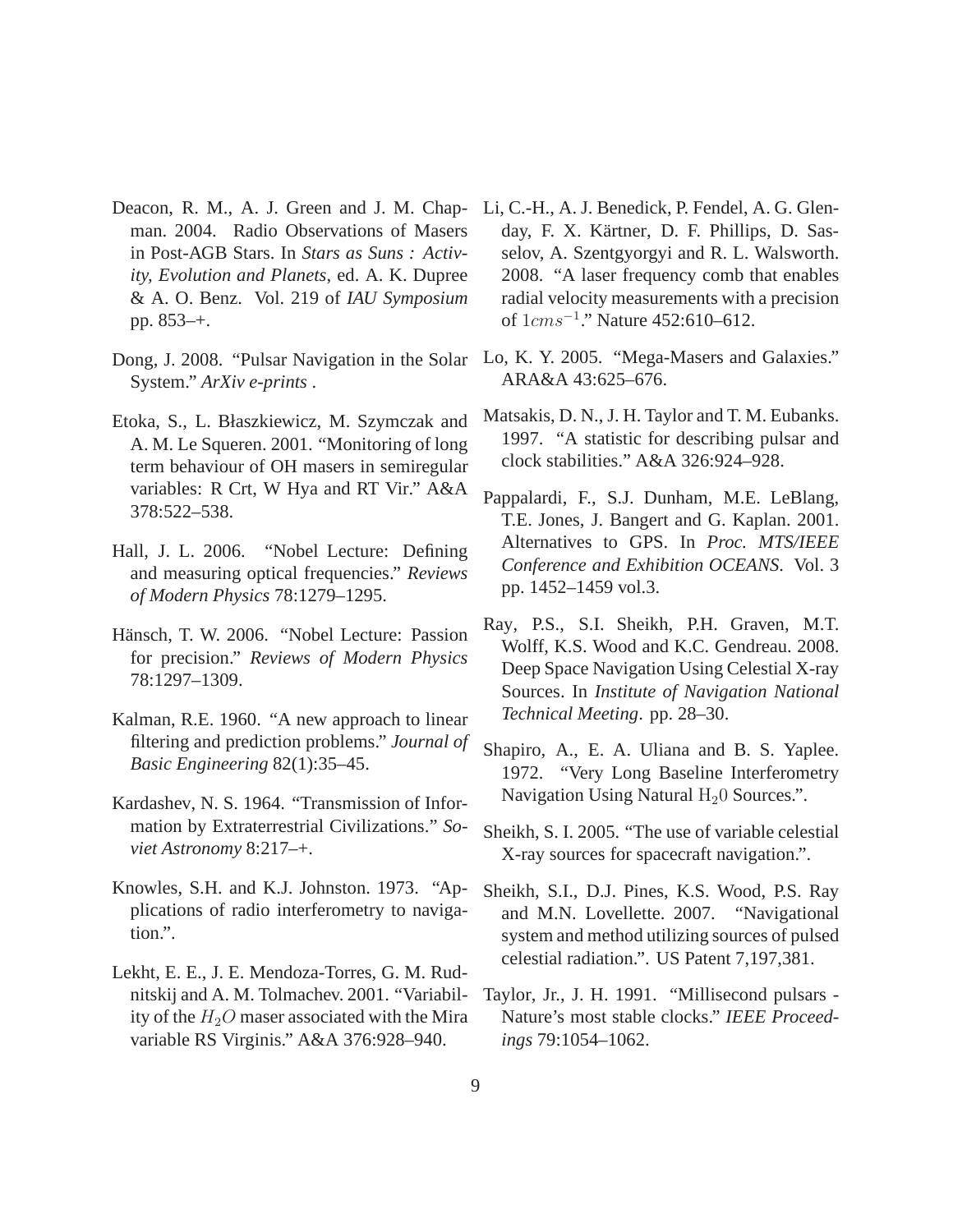- <span id="page-9-2"></span>Wallace, K. 1988. "Radio stars, what they are and the prospects for their use in navigational systems." *Journal of Navigation* 41:358–373.
- <span id="page-9-0"></span>Weaver, H., D. R. W. Williams, N. H. Dieter and W. T. Lum. 1965. "Observations of a Strong Unidentified Microwave Line and of Emission from the OH Molecule." Nature 208:29– 31.
- <span id="page-9-1"></span>Weinreb, S. 1963. "Radio Observations of OH in the Interstellar Medium." Nature 200:829– 831.
- <span id="page-9-3"></span>Yudaeva, N. A. 1986. "An Unusual Radio Flare in the OH Maser Source Vy-Canis." *Soviet Astronomy Letters* 12:150–+.
- <span id="page-9-4"></span>Zhang, Guo Liang and Jing Zeng. 2008. *Integrated Navigation principles and technologies*. 1st ed. Xi'an, China: Xi'an JiaoTong University Press (Chinese). in press.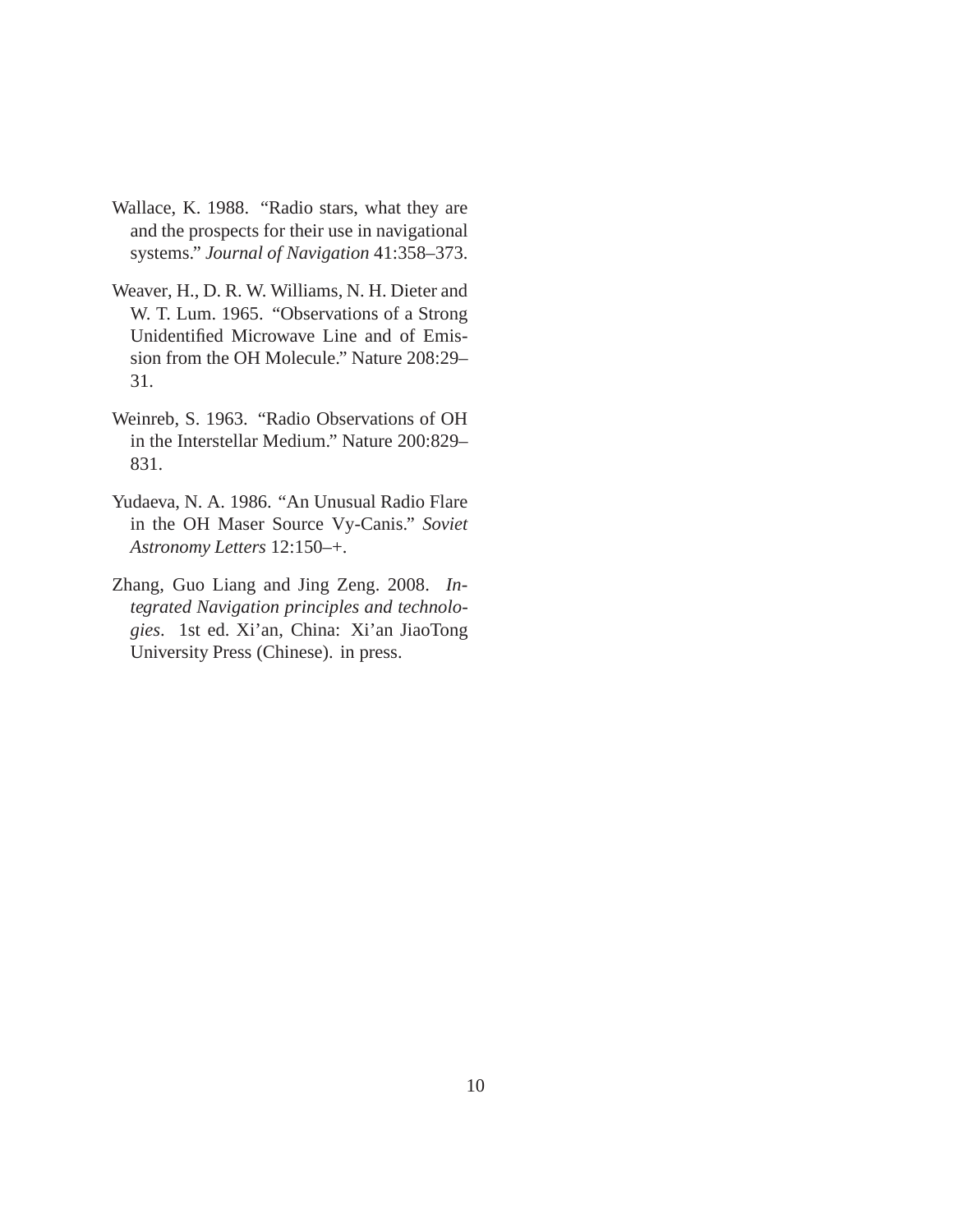

<span id="page-10-1"></span> $\vec{r}_2(H2Omaser)$  $\lambda$ (OH $\widehat{mass}$ x)  $\bar{r}$  $\vec{V}$ Figure<sub>2</sub>

**Fig. 1.** Some examples of spectra from maser in Post-AGB Stars[\(Deacon, Green and Chapman,](#page-8-7) [2004\)](#page-8-7).

**Fig. 2.** The principle of maser navigation in two dimension.

**Fig. 3.** This is the system model of the (linear) kalman filter. The picture download from net, author is Burkart Lingner.

<span id="page-10-2"></span><span id="page-10-0"></span>